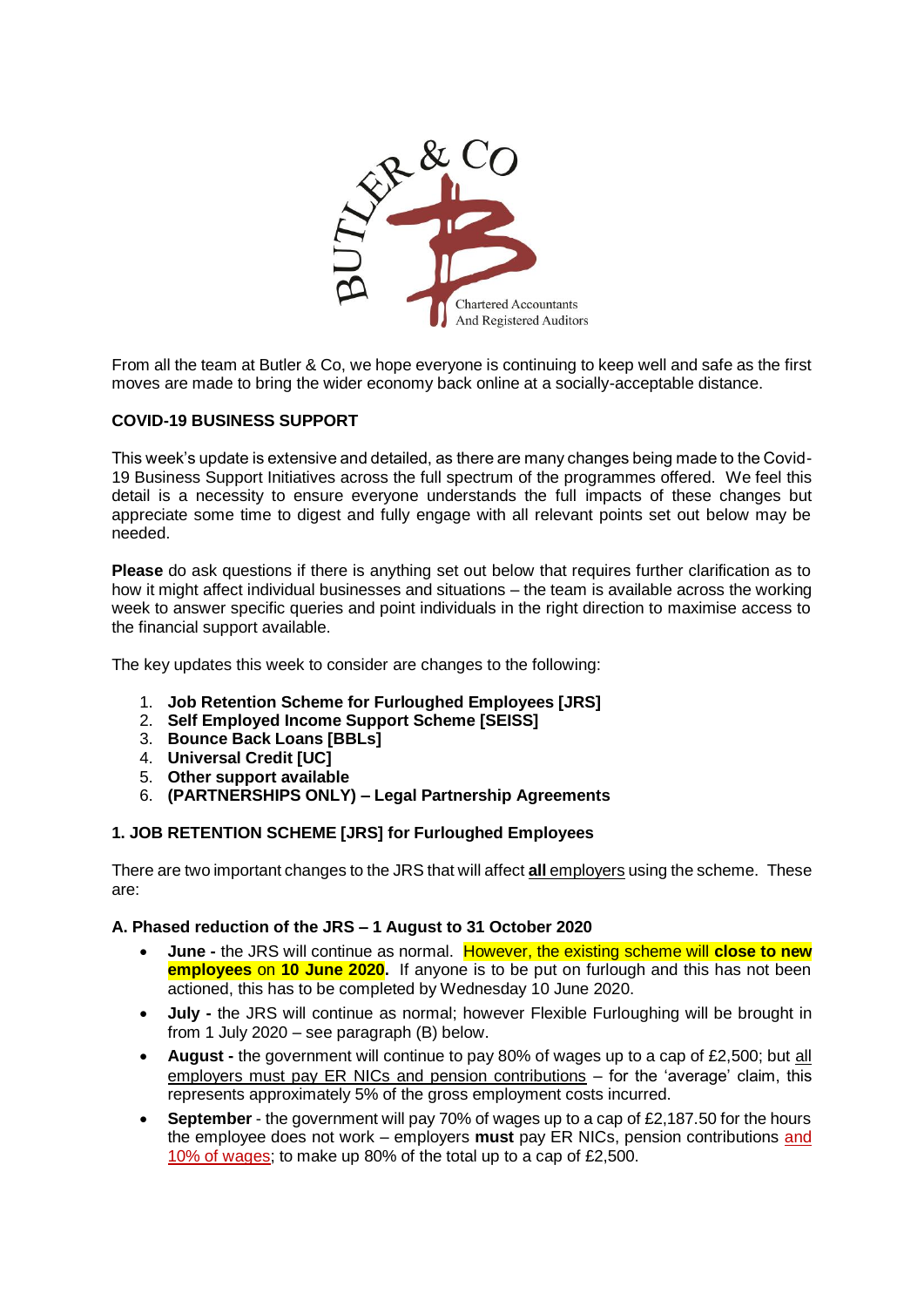- **October** the government will pay 60% of wages up to a cap of £1,875 for the hours the employee does not work – employers **must** pay ER NICs, pension contributions and 20% of wages to make up 80% of the total up to a cap of £2,500.
- **The scheme will close on 31 October 2020**

For the avoidance of doubt, the amount being received by the individual employee does not change whilst on furlough – **the employer cannot claim 70% in September and 60% in October from the JRS and only pass on this element** – **this has to be topped up to remain part of the scheme.** If anyone is concerned about the financial impact of this, please contact us as soon as possible, so plans can be put in place prior to August.

## **B. 'Flexible Furloughing'**

From 1 July 2020, employers have the flexibility to bring previously furloughed employees back to work part-time.

- The employer can decide the hours and shift patterns that employees will work, and the business will be responsible for paying wages in full while working.
	- $\triangleright$  This means that employees can work as much or as little as an individual business needs there is no minimum time that staff can be furloughed for.
- Any working hours arrangement agreed must cover at least one week and be confirmed in writing **prior** to restarting work.
- When claiming the JRS grant for furloughed hours, the employer will need to report and claim for a minimum period of a week, or longer to match pay runs as preferred – the same as before.
- The employer will be required to submit data on the usual hours an employee would be expected to work in a claim period and actual hours worked.
- **NOTE:** If employees are unable to return to work [shielding, self-isolating etc] or there is no work for them to do, employees can remain on full furlough under the existing JRS rules.

Again, if there are any questions in relation to Flexible Furloughing, please contact us now so plans can be put in place from 1 July 2020 and we can ensure all business are compliant prior to work restarting.

# **2. SELF EMPLOYED INCOME SUPPORT SCHEME [SEISS]**

In line with the changes to the JRS, the government has announced a second and **final** round of payments for those who are self-employed. The full details are as below:

- There will be a second grant in August 2020, following the May grant, again based on the same 3 months average profits working from the first grant.
- The grant payable will be at 70% rather than 80% so will be a lower grant than previously paid – i.e. if your average taxable profit was £1,000 per month; your first grant would be £2,400 (80% of £1,000 x 3 months); your second grant will be £2,100 (70% of £1,000 x 3 months)
- **This scheme will close following the second payment**
- **No new applicants will be accepted** so, if the qualification criteria for the first grant has not been met, then the individual will not be eligible for the second grant.

Those that do not qualify for SEISS should investigate Bounce Back Loans (BBLs – see point 3) and Universal Credit (see point 4) as both of these remain open for new applications.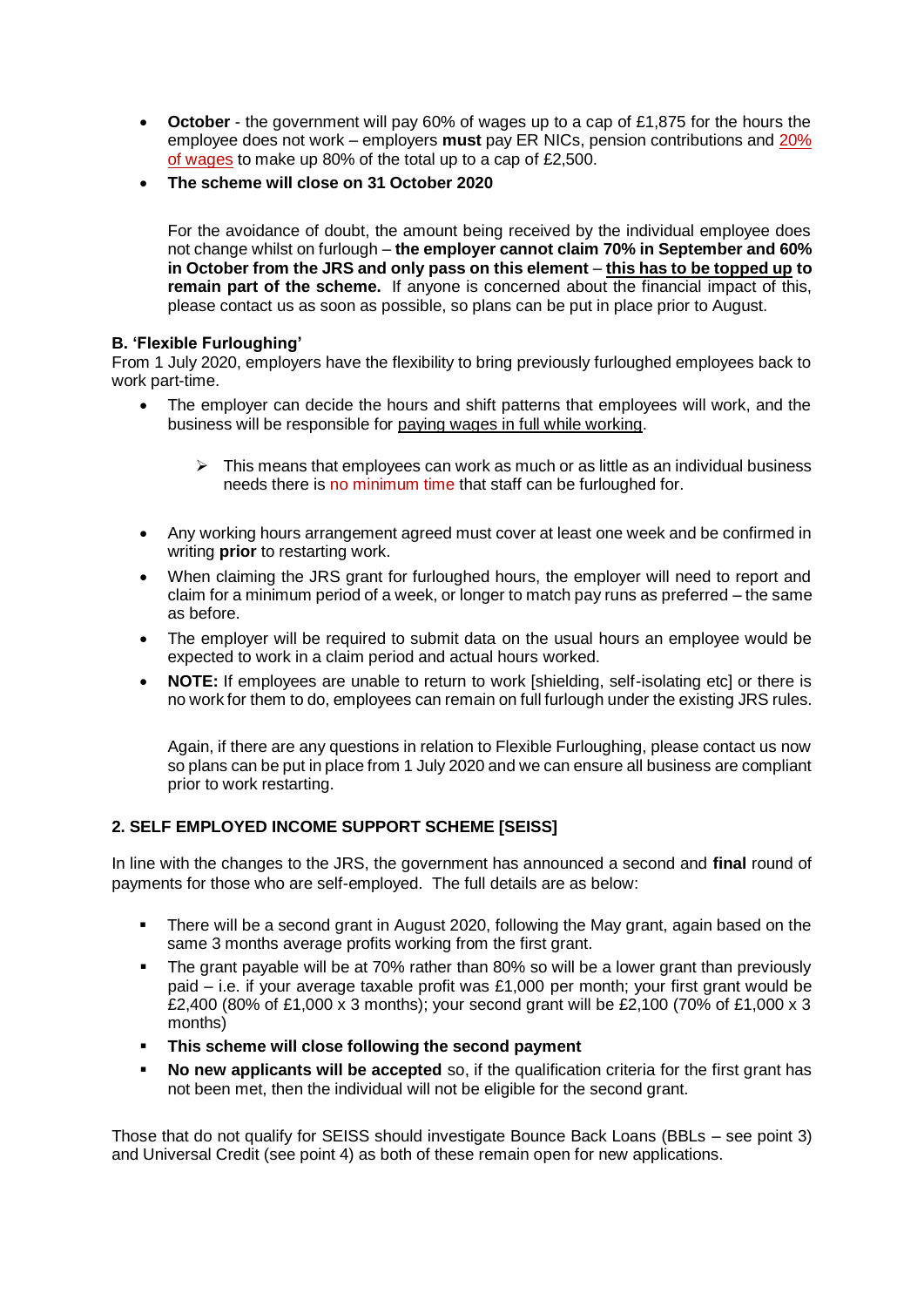## **3. BOUNCE BACK LOANS (BBLs)**

For those who do not qualify for either the JRS or SEISS, the Bounce Back Loan remains the most cost-effective form of alternative support available, with no repayments or interest payable in the first 12 months. Full details of the application criteria can be found in our previous mailshots:

**[Covid-19 Business Support Latest Update –](https://www.butler-co.co.uk/pdf/coronavirus/covid-bus-support-0405.pdf) 4 May 2020 [Covid-19 Business Support Latest Update](https://www.butler-co.co.uk/pdf/coronavirus/covid-bus-support-latest.pdf)**

We have had frequent questions about what a BBL can be used for  $-$  eq: whether they can be used to settle existing debts and save on interest or fund new projects. Our advice on this is as follows:

- Each individual business is **only** entitled to **one** Bounce Back Loan. If a business is thinking of using a BBL to repay an existing loan or new project, they **must** consider future cashflows and business risks in full prior to proceeding.
- $\triangleright$  The key question is therefore if the Covid-19 pandemic continues, will the business need the Bounce Back Loan to continue to fund trading? If the answer is yes - or even possibly yes - the loan should not be used to fund repaying other loans or credit finance at the current time, as these funds may be required elsewhere to keep the business afloat at a future point in time.
- $\triangleright$  While the loan is 100% guaranteed by the government, there will be an effort to retrieve funds from the business first. If the business is unincorporated (Sole Trade or Partnership) or incorporated (LLP or Limited Company) and subject to personal guarantees; then personal assets **are** at stake in the event of default prior to the government guarantee being engaged.
- Loans can be taken until **4 November 2020**, so there is scope to see how the economy responds over the summer prior to taking out a BBL.

Please do contact us to discuss the use of BBLs further, as individual circumstances will dictate what the loans should and should not be used for.

### **4. UNIVERSAL CREDIT [UC]**

If an individual's income has dropped significantly, then Universal Credit is available from the government for those that do not qualify for other support such as the SEISS grant. The individual would need to call directly on **0800 328 5644** [*ignore the recorded messages and stay on the line, even after selecting the first option, as they do have operators but are trying to push as many people to online applications as possible*]. The agents will go through what an individual is entitled to claim for and from when – this is much easier tha**n** the automated route and the agents can suggest other credits that can be claimed alongside the basic rate of UC. Lines are open 8am to 6pm Monday to Friday, with the quietest times being 8am – 9am each morning.

Applications can be made online, but we would recommend at least trying the telephone route first, as the agents often are more helpful and can guide you through the different types of benefit available better than the internet application process.

### **5. OTHER SUPPORT AVAILABLE**

At this juncture, we would like to remind everyone of the other support options that remain in place. Full details are available on previous mailings or by contacting us directly. These are:

a. STATUTORY SICK PAY RECLAIM – Refund of sick pay paid to employees for up to two weeks, claimed by government portal.